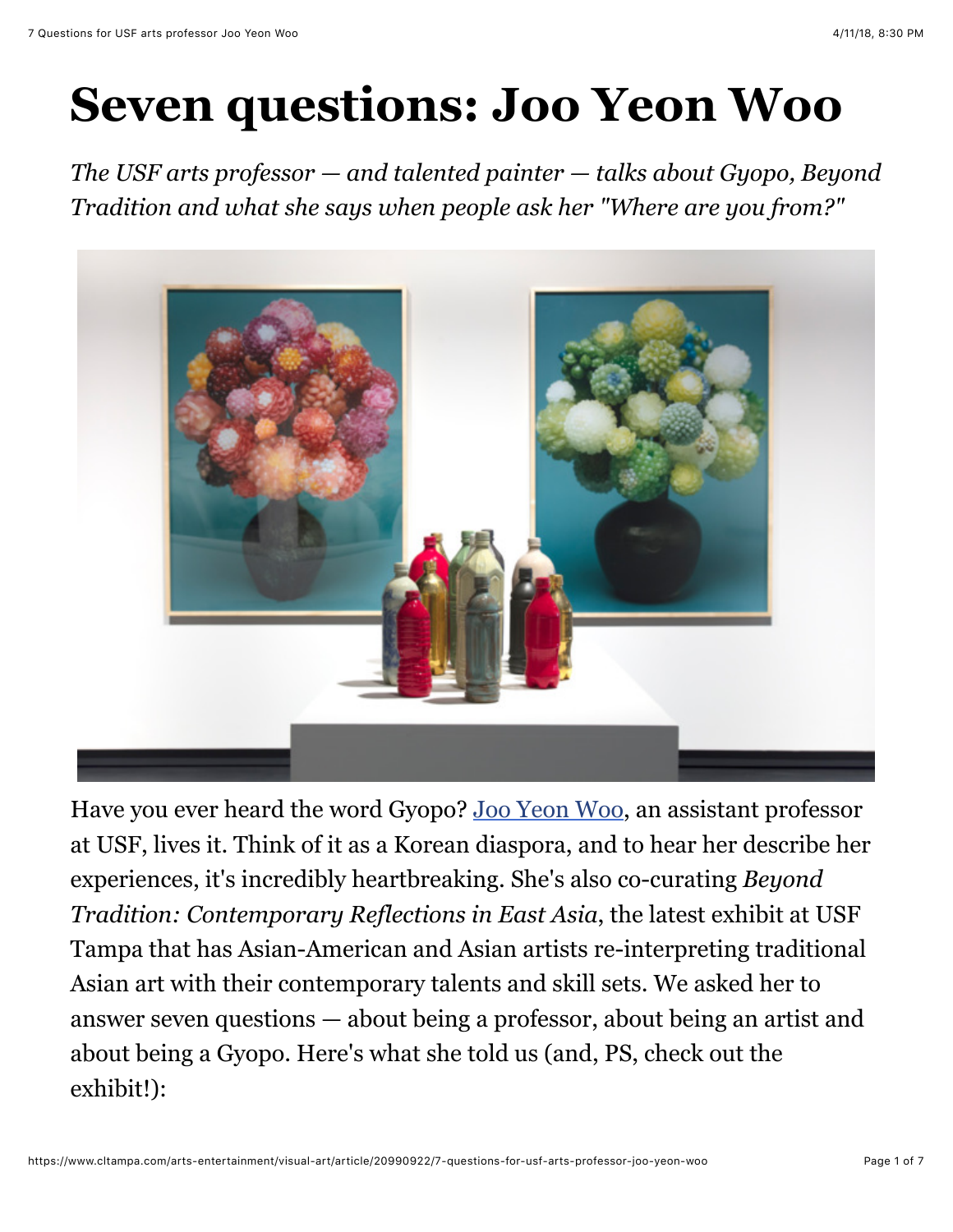## **How did you land at USF?**

For academics working in universities, job choices are often limited. Both my husband and I have been working as university professors past 10 years. He had taught engineering in Buffalo, NY and I was in Boulder, Colorado. We had to manage two separate lives. This is a challenging problem for many academic couples, known as the two-body problem. After struggling with the two-body problem for several years, we luckily found that USF offers two jobs in our expertise. We are delightful as a family in a nice and warm city in Florida, working in the welcoming and active university.

#### **When did you know you wanted to teach?**

After my MFA degree from Penn State, I wanted to be a full-time artist. Soon I realized, however, that it is almost impossible because of my VISA status. As a foreigner I had very limited opportunities. I decided to apply to several teaching positions here and there in the U.S. Luckily, I was able to find a oneyear teaching position at the Oklahoma State University. While teaching several courses as a visiting assistant professor at OSU, I found teaching can also be fun and rewarding. Of course, I had many errors and mistakes, but I enjoyed. I observed cultural differences in my own art education and training from Korea and my students' training from US education systems. I based my teaching — and my artwork as well — on this experience to help my students expand their perspective. After spending a challenging but joyful year in Stillwater, OK, I wanted to continue my teaching career and became a tenuretrack assistant professor at the University of Colorado, Boulder.

## **What are the expectations of your position — are you expected to create work as well as instruct?**

In my position, like many other tenure-track professor positions in researchoriented universities, I am expected to excel in both creative artworks and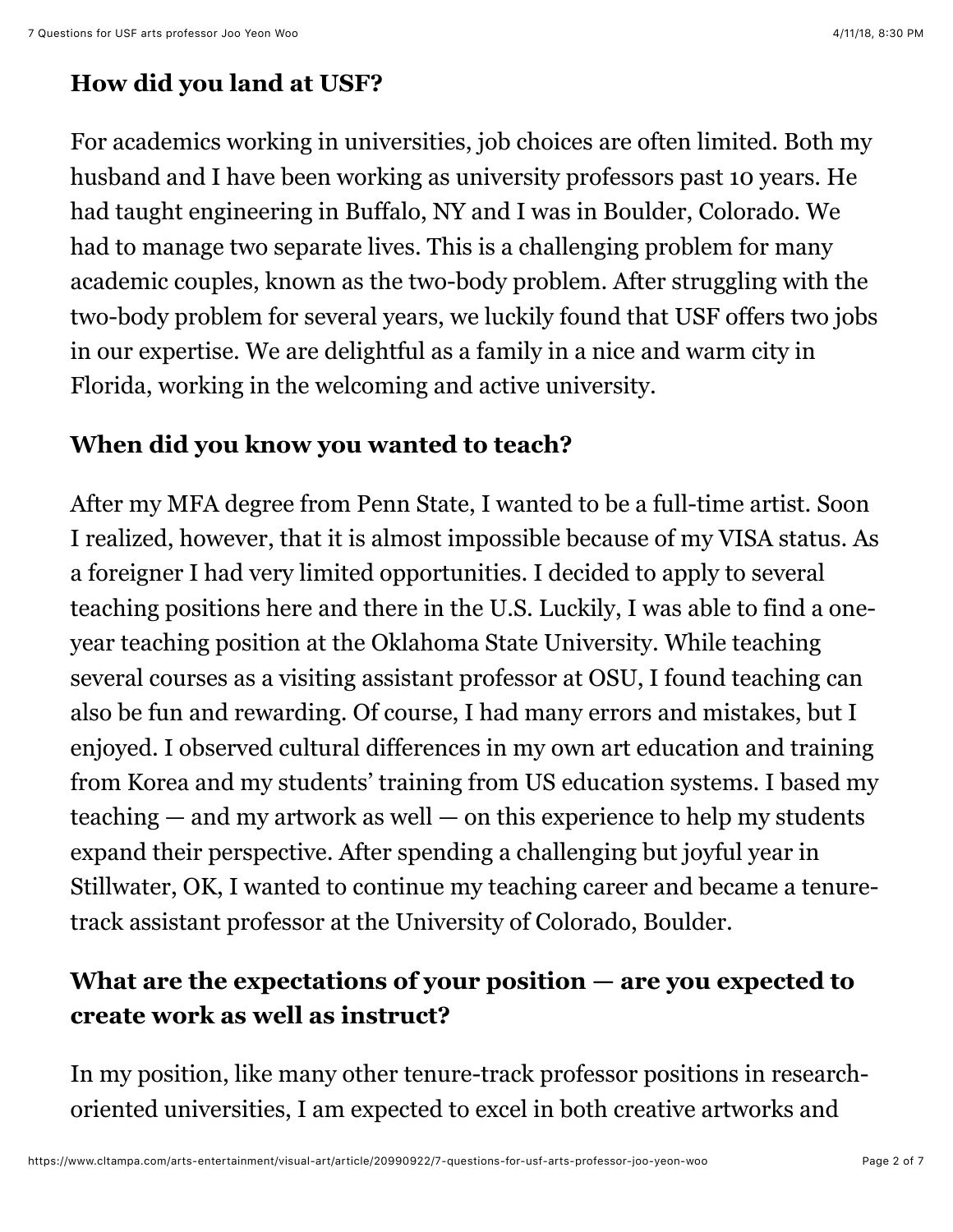teaching. I teach four regular courses each year with graduate and undergraduate student mentoring duties through independent studies. I mostly teach courses in drawing and painting.

Successful professors in fine arts regularly exhibit locally, nationally and internationally. In my case, I exhibit my artworks not only in US cities like Tampa and New York City, but also in many international cities in Korea, Philippines, Palestine, Colombia, Mexico and China.

# **Your work involves cultural displacement. Do you consider yourself part of the Gyopo, and how does that affect your daily life?**

Gyopo means the Korean diaspora or Korean people living outside the Korean Peninsula. I am definitely one of Gyopo. When I visit my *home* country Korea, I no longer feel the strong sense of *home*.

Recently, I participated in an artist-in-residence program in Beijing, China. For exhibitions and other activities, I had to fill out some forms, which ask my origin. At that point, I was confused. Should I say Korea or U.S.? I don't feel comfortable to say Korea as my origin, especially for my professional activities. My professional home has always been in the U.S.

When I make new friends in the U.S., a similar situation happens. People often ask, "Where are you from?" In my first years in the U.S. my answer was Korea. After spending a third of my life in the U.S, my answer is different. Before coming to Tampa, I had lived in Colorado, Oklahoma, New York, and Pennsylvania. I am most comfortable to say Colorado, where I lived the longest. But is it the answer people would have expected? Some might have been curious if I am from Korea, China, or Japan.

Being Gyopo means living in a border.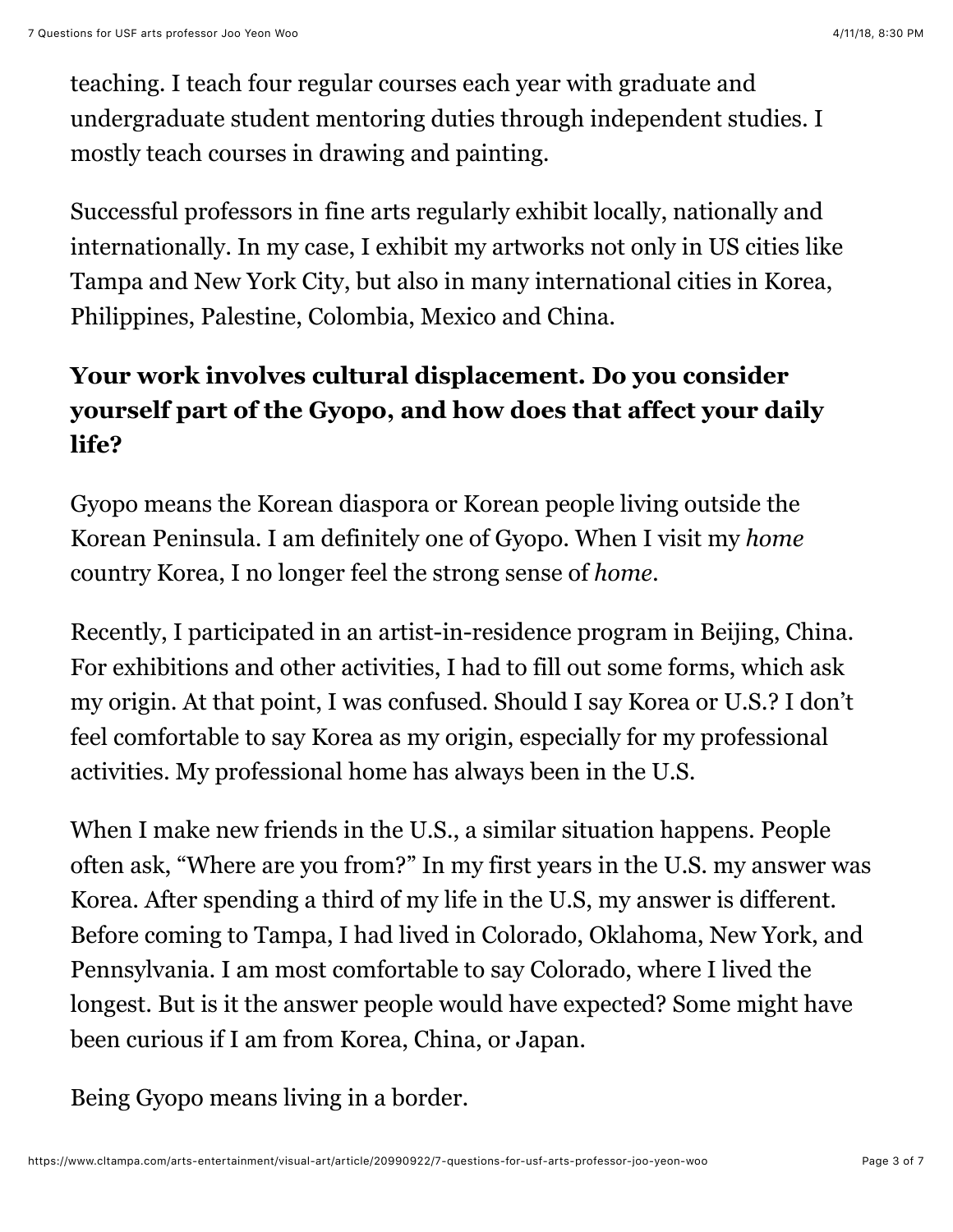*Traveler's Cup* **and** *Drink Your Surroundings* **have not only artistic value but also an everyday charm. How long did each set take you, from inception to completion, and how did you accomplish the work — was each image entirely digitally manipulated or, for example, did you place the objects in the cup before shooting the image and manipulate the finer points digitally later?**

I started my *Drink Your Surroundings* series in 2004 and Traveler's Cup in 2012. It is a never-ending journey to "complete" these series. Whenever I travel new places and found culturally stimulating scenes or buildings, I start thinking of making an artwork. I first take pictures of objects and print them in a paper. I cut objects from the pictures. In early morning the next day, I return to the same place and put a half-filed water cup in front of the scene with those pictures submerged in the cup. I take pictures of the water cup, paper objects, and real objects together. Early morning is the best time, since not many people are around and the lighting from the sun is perfect for my work. I post-process images digitally in my laptop and send them out for printing later.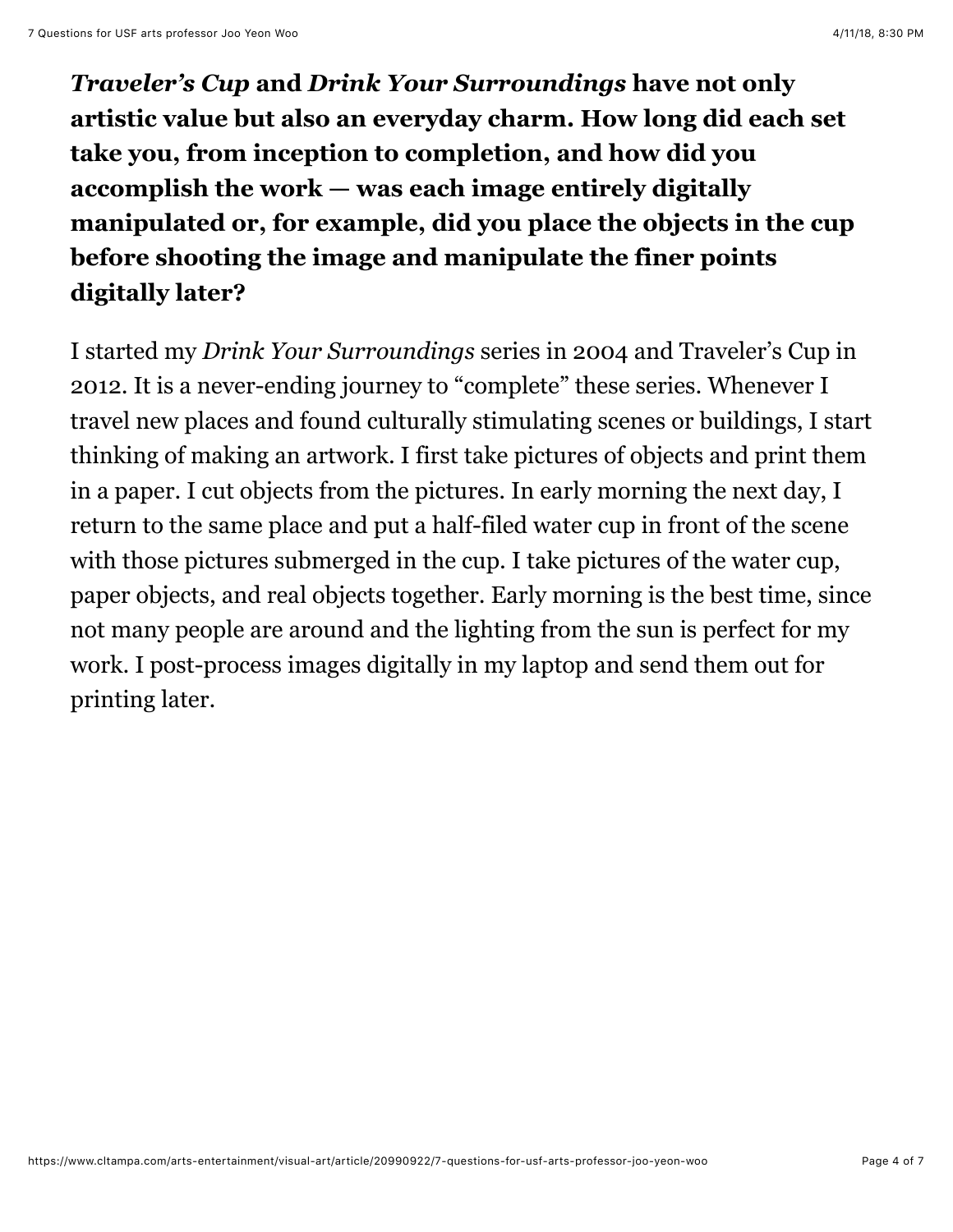

*Beyond Tradition: Contemporary Reflections in East Asia***, currently on exhibit through Feb. 1 at USF's Carolyn M. Wilson Gallery, will have modern Asian and Asian-American artists interpreting traditional Asian art with a modern eye, and you've co-curated it. What can people expect to see in the exhibit?**

The current exhibition is by a group of East Asian artists who innovatively use traditional Asian art and craft methods. As new technology and the Western techniques emerge, many artists in East Asia have adopted new forms of media and techniques for their artworks. Traditional art still, however, is active in East Asia. Some artists have experimented and adopted new Western-style methods and media in their work. For some Asian artists who live in the West, Asian traditional methods have become unique ways of incorporating their Eastern identities in their creative works.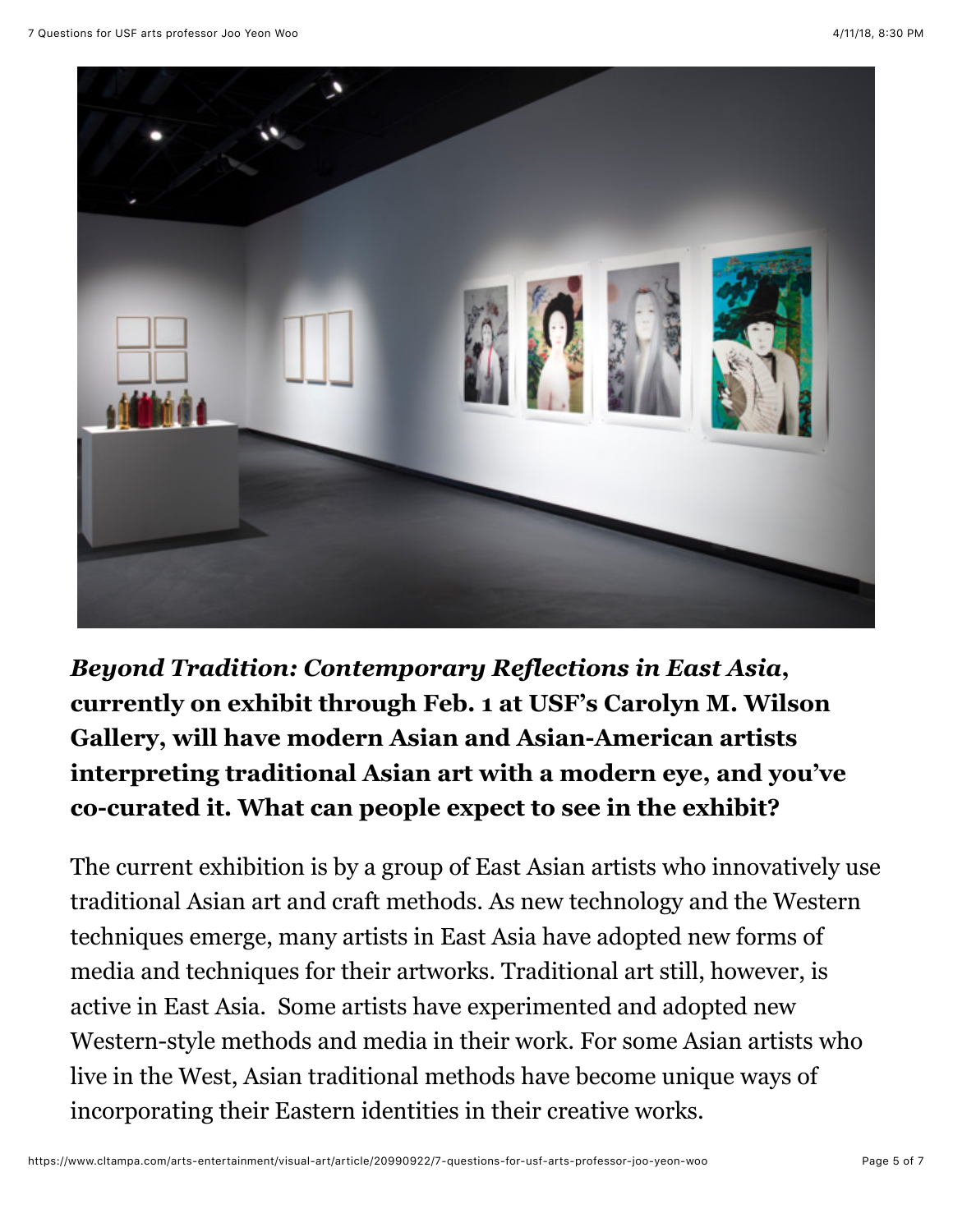In *Beyond Tradition*, people can see a wide range of media from Chinese traditional paper-cutting, to Korean coloring techniques on rice paper, to digital projection mapping. Practitioners from China, Japan, and Korea present their work that interpret traditional Asian art techniques with modern, fresh perspectives.



### **On Feb. 1, Enrico Oyama, who lives in Tokyo, will offer a live painting performance in the gallery. What will that be like?**

Enrico Oyama was born in Tokyo from an Italian father and a Japanese mother. While he grew up in Tokyo, he visited Italy often ad had lived in Italy for a year. He moved to New York in 2012. Oyama's unique style was influenced by the visual language of Aerosol Writing from Italy that he